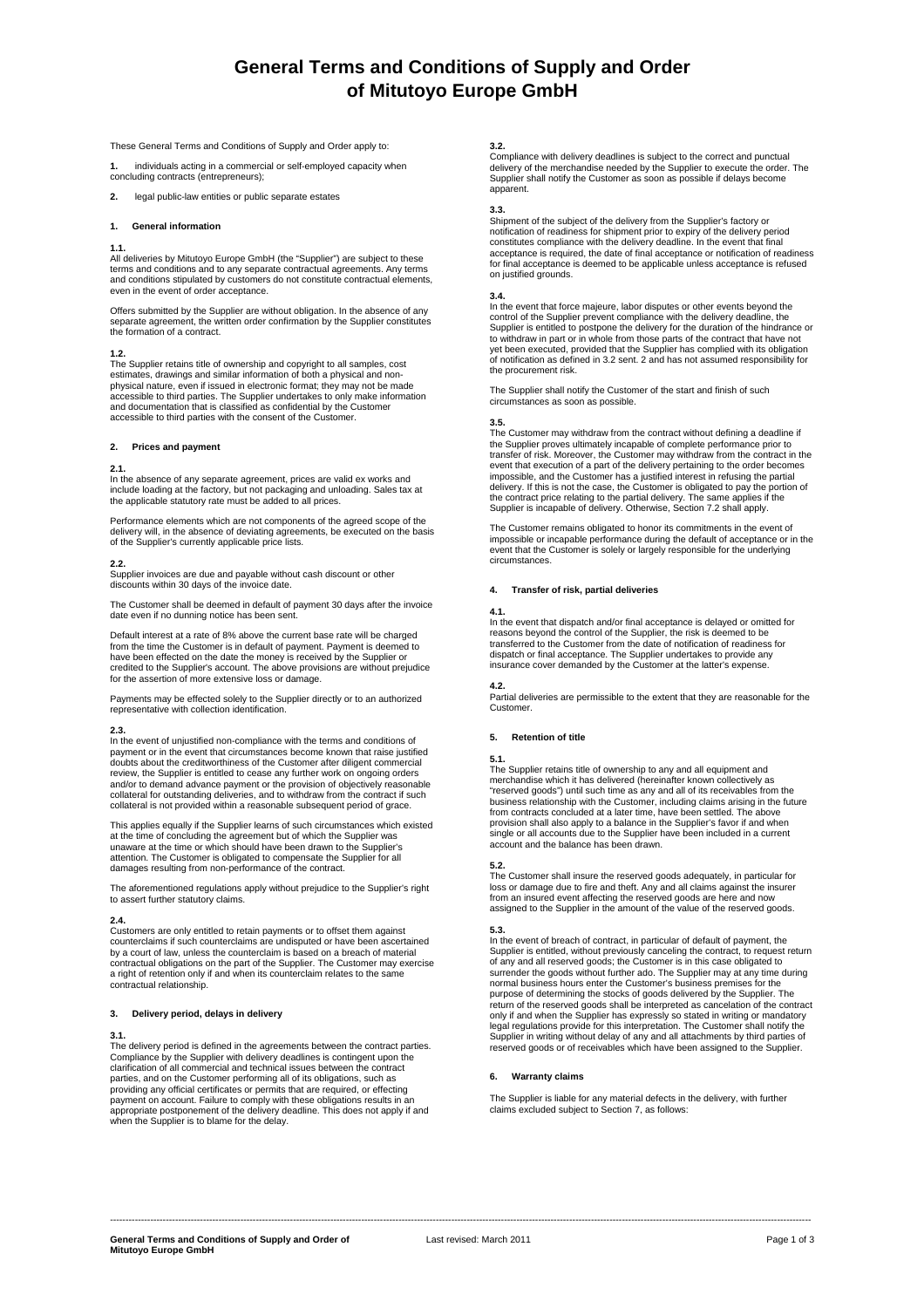# **General Terms and Conditions of Supply and Order of Mitutoyo Europe GmbH**

### **6.1.**

All parts that prove to be defective as a result of circumstances occurring prior to the transfer of risk must be repaired or replaced with non-defective parts free of charge and at the Supplier's discretion. Such defects must be notified to the Supplier immediately and in writing. Replaced parts become the property of the Supplier.

### **6.2.**

Following notification to the Supplier, the Customer must afford the Supplier the necessary time and opportunity to perform any repairs and substitute deliveries that the Supplier deems necessary; otherwise the Supplier is exempted from liability for any ensuing consequences. The Customer is only entitled to rectify the defects itself, or to commission a third party to rectify the defects, and to demand reimbursement of the necessary expenses from the Supplier in urgent cases where operational safety is jeopardized and/or disproportionately extensive damages are threatening. In such cases the Supplier must be notified immediately.

**6.3.**  In the event of justified complaints, the Supplier must bear the portion of direct costs associated with the repair and/or substitute delivery that relate to the replacement part and the dispatch of the same. The Supplier must also bear the costs of disassembly and installation and the costs associated with the provision of any engineers and assistants that may be needed, together with the cost of their transportation, provided that this does not place an unreasonable burden on the Supplier.

**6.4.**  Within the framework of statutory regulations and without prejudice to any exceptional cases recognized in law, the Customer is entitled to withdraw from the contract if the Supplier fails to repair or supply a replacement in rectification of a material defect within a reasonable fixed period. If the defect is only minor, the Customer is only entitled to reduce the contract price. Otherwise the right to reduce the contract price is excluded.

Any further claims are determined solely on the basis of Section 7.2 of these terms and conditions.

### **6.5.**

No liability will be assumed in the following cases in particular:

unsuitable or improper use, faulty installation or commissioning by the Customer or third parties, natural wear and tear, faulty or negligent treatment, incorrect maintenance, unsuitable operating materials, defective construction work, unsuitable building site, chemical, electrochemical or electrical factors, provided that the Supplier is not accountable for them.

### **6.6.**

The Supplier shall not be liable for the ensuing consequences if the Customer or a third party repairs the merchandise improperly. The above provision shall also apply to any modifications of the subject of delivery that are performed without the Supplier's prior consent.

### **7. Liability of the Supplier, exclusion of liability**

**7.1.**  The regulations in Sections 6 and 7.2 shall apply if the subject of delivery cannot be used by the Customer as defined in the contract as a result of neglected or incorrect observation of any suggestions and advice before or<br>after conclusion of the contract, or of breaches of any other subordinate<br>contractual obligations, including in particular any instructions for ope and maintenance of the subject of delivery, for which the Supplier is accountable. Any further rights of the Customer are excluded.

**7.2.**<br>The Supplier shall only be liable, for whatever legal reasons, for damages<br>occurring other than on the subject of delivery as follows:

### a) in cases of intent,

b) in cases of gross negligence on the part of the owner/executive boards or executive employees,

c) in cases of culpable injury affecting life, limbs and health, d) in cases of defects that the Supplier has maliciously concealed

e) within the framework of the warranty commitment, f) in cases of merchandise defects, if and to the extent that liability applies for injuries or damages to privately used objects pursuant to Product Liability Act (Produkthaftungsgesetz).

In the event of culpable breaches of material contractual obligations (i.e., contractual obligations where the Customer must be able to rely mandatorily<br>on performance by the Supplier in keeping with the nature of legal<br>transactions), the Supplier shall also be liable for gross negligence on the pa of the contract.

Any further claims are excluded.

### **8. Statute of limitations**

Any and all claims of the Customer – irrespective of the legal reasons – lapse<br>after 12 months. The statutory periods of limitation apply to claims for<br>compensation of damages pursuant to Section 7.2 a – d and f. They appl

for a building structure in line with their normal application and cause the defect in said building structure.

### **9. Export control**

The supplied merchandise is intended to remain and be used in the initial delivery country agreed with the Customer. This explicitly does not exclude any resale by the Customer.

The sale, resale or provision of the supplied merchandise, including any associated technology, may be subject to national and/or international export control provisions and/or licensing obligations, e.g., by dint of its nature and/or intended purpose and/or final location.

This applies, in particular, to the sale of merchandise for intended military or nuclear technology use and to merchandise delivered to embargo countries and/or "listed" individuals.

With the submission of its order, the Customer confirms that he will comply with such pertinent export control provisions in the event that he exports and/or resells the merchandise.

In addition, the Customer confirms that he will not deliver the goods either directly or indirectly to countries that are under embargo, and where the import of the supplied merchandise is therefore prohibited and/or restricted.

The Customer shall exempt the Supplier from any claims for damages asserted against the Supplier as the result of any culpable breach of the aforementioned obligations.

### **10. Return of used electrical devices, environmental protection**

### **10.1.**

Electric and electronic devices bearing the manufacturer's label "Mitutoyo" and<br>the additionally applied symbol for the labeling of electric and electronic<br>devices in accordance with Section 7 ElektroG (German Electrical E solid bar under it) must always be returned by the Customer for disposal solely and exclusively to return points in Germany authorized by the Supplier for this purpose for further handling, reprocessing, or disposal.

The return of these devices to other collection points in Germany, in particular to public collection points for electric scrap from private households, is not permitted. Section 10.4 applies mutatis mutandis to deliveries to Customers whose domicile or company registered office is outside the territory of Germany.

### **10.2.**

The Customer is obligated to learn about the details and terms and conditions of the German Mitutoyo return system and the possible return sites by logging onto http://www.mitutoyo-weee.de on the Internet or by contacting directly the Supplier's German representative offices or authorized dealers in Germany as soon as used electric devices pursuant to Section 10.1 are delivered and, in particular, at the end of the life cycle of each product.

### **10.3.**

When passing on used electric devices in pursuant to Section 10.1. within Germany, the Customer undertakes to obligate the recipient in the same manner and to notify the recipient, in particular, that the devices must be returned exclusively to the "Mitutoyo return system".

### **10.4.**

lf, at the time of their disposal, used electric devices pursuant to Section 10.1.<br>are located outside the territory of Germany, they must – in deviation from the<br>above regulations – always be submitted for reprocessing or the country in accordance with the applicable laws of this country and may not be returned to the German "Mitutoyo return system".

# **11. Utilization of software, application of the "Terms and Conditions of Licensing for the Use of Computer Programs (Software) of Mitutoyo Europe GmbH".**

If and when software is included in the scope of the delivery of the contractual merchandise, the **"General Terms and Conditions of Licensing for the Use of Computer Programs (Software) of Mitutoyo Europe GmbH"** shall also apply. These are available and can be downloaded from www.mitutoyo.eu. The Supplier will gladly provide the Customer with a free copy at the latter's request

# **12. Installations, assemblies, application of the "General Terms and Conditions for Works and Services of Mitutoyo Europe GmbH"**

In addition to these General Terms and Conditions of Business, the **"General Terms and Conditions for Works and Services of Mitutoyo Europe GmbH"** also apply to the performance of works and services in connection with the delivery of contractual merchandise and, in particular, to installations, fittings and assemblies. These are available and can be downloaded from www.mitutoyo.eu. The Supplier will gladly provide the Customer with a free copy at the latter's request.

----------------------------------------------------------------------------------------------------------------------------------------------------------------------------------------------------------------------------------